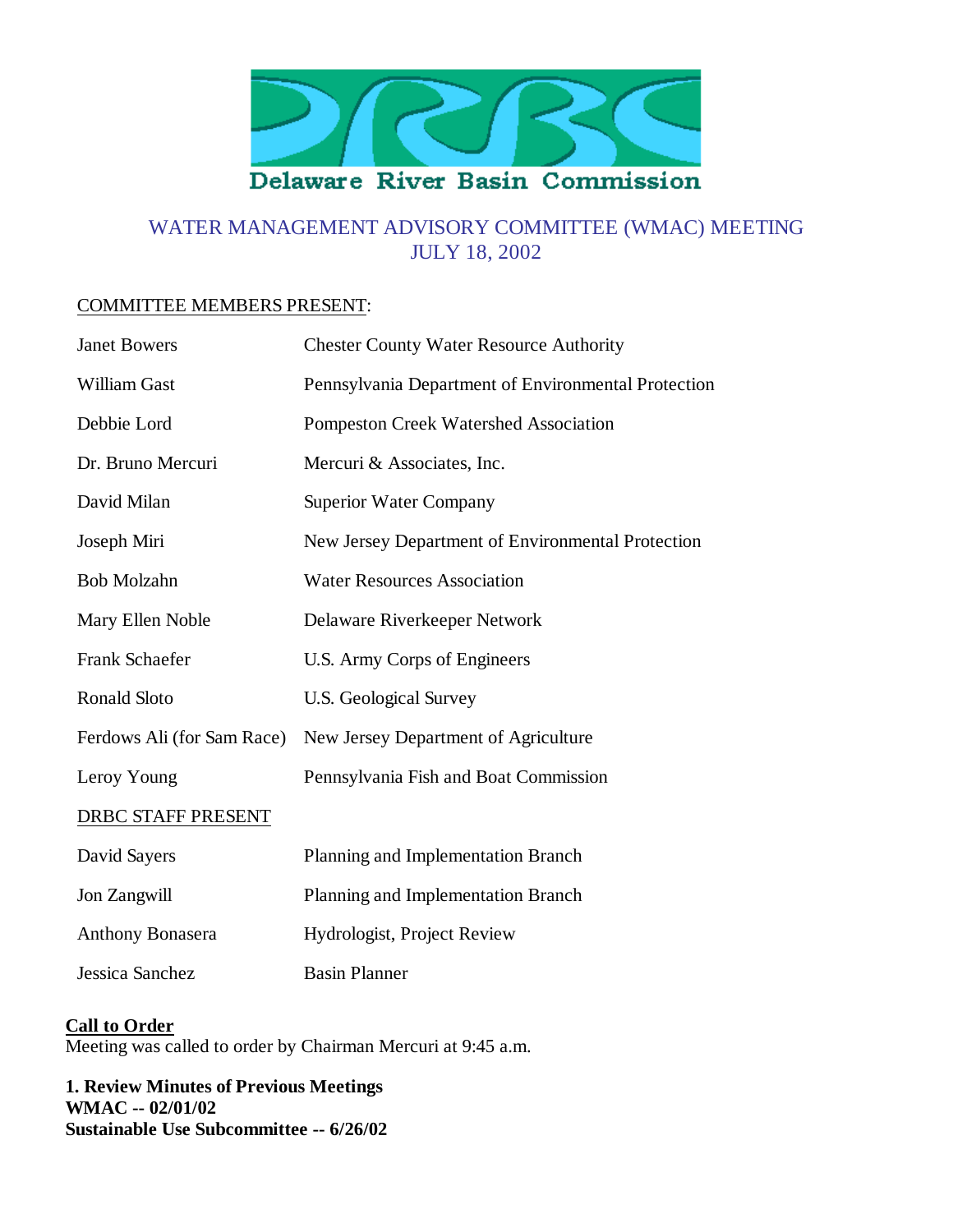The meeting minutes from February 1, 2002, were reviewed. Mr. Gast made a motion to accept the minutes. Ms. Bowers seconded the motion. Minutes were approved unanimously.

# **2. Discussion of IRP Issues and Update on Comments Received (Zangwill)**

Mr. Zangwill noted to the group that comments were received from Bucks County Department of Health regarding the IRP Guidelines. The discussion item aimed to determine if this committee feels that further investigation is warranted and if a response is needed to address these comments.

Discussion involved the previously received Green Valleys Association comments and the recently received comments from Bucks County Department of Health. Jan Bowers noted that a further set of comments had been received from the Pennsylvania section of the National Association of Water Companies (NAWC). Mr. Sayers noted that staff involved in IRP issues has not seen the NAWC comments. Mr. Gast was able to find a copy of the comments and these were copied and circulated to the group.

Ms. Bowers suggested asking the IRP subcommittee to reform and work with DRBC staff in reviewing these documents in detail and developing a response document. Dr. Mercuri noted the need for the entire committee to authorize this process. Ms. Noble made the motion to have the subcommittee review these comments and

develop a response document. Ms. Bower seconded the motion. Motion passed. Ms. Bowers stated that any recommended changes made by the subcommittee should be brought back to the full committee for any action. The previous motion therefore was amended to the following: Upon completion by the DRBC staff and IRP subcommittee, the guidance document will then be presented to the full committee for approval. Ms. Noble motion to accept the amendment. Mr. Milan seconded the motion. Motion passed.

A meeting date for the IRP Subcommittee Meeting was set for August 21, 2002 at Malvern. Any comments on the IRP issue can be e-mailed to Jonathan Zangwill (zangwill@drbc.state.nj.us).

#### **3. Procedural Issues – Election of New Vice Chair**

Ms. Noble made a motion to elect Mr. Milan as Vice Chairmen of the Water Management Advisory Committee. Dr. Mercuri seconded the motion. Motion passed unanimously.

## **4. Comprehensive Plan Update. Report on Progress of the Sustainable Use Subcommittee and Other Comp Plan Developments. (Sanchez/Sayers/All)**

Ms. Sanchez stated there are two more ad hoc subcommittees that need to be formed which are the Education and Participation for Stewardship (new name of KRA). These committees will be looking for additional input, as well as asking some of the industry representatives from the Water Management Advisory Committee to participate and offer their comments on Management Strategies for outreach on water resources issues for their specific sectors. The Funding Committee still needs to be established.

Ms. Sanchez brought attention to the fact that the committee addressing KRA 3 has suffered an identity crisis in recent weeks; reflecting name changes to the KRA. Originally starting life as "Land Management for Water Resources Protection" it was renamed, for a short while, "Watershed Management" before changing again to "Integrating Land & Water Resources Management." During its first few months of existence the committee has not only endured corresponding name changes but has been taken from its original parent (the Water Management Advisory committee) and adopted, as a direct subcommittee, by the Watershed Advisory